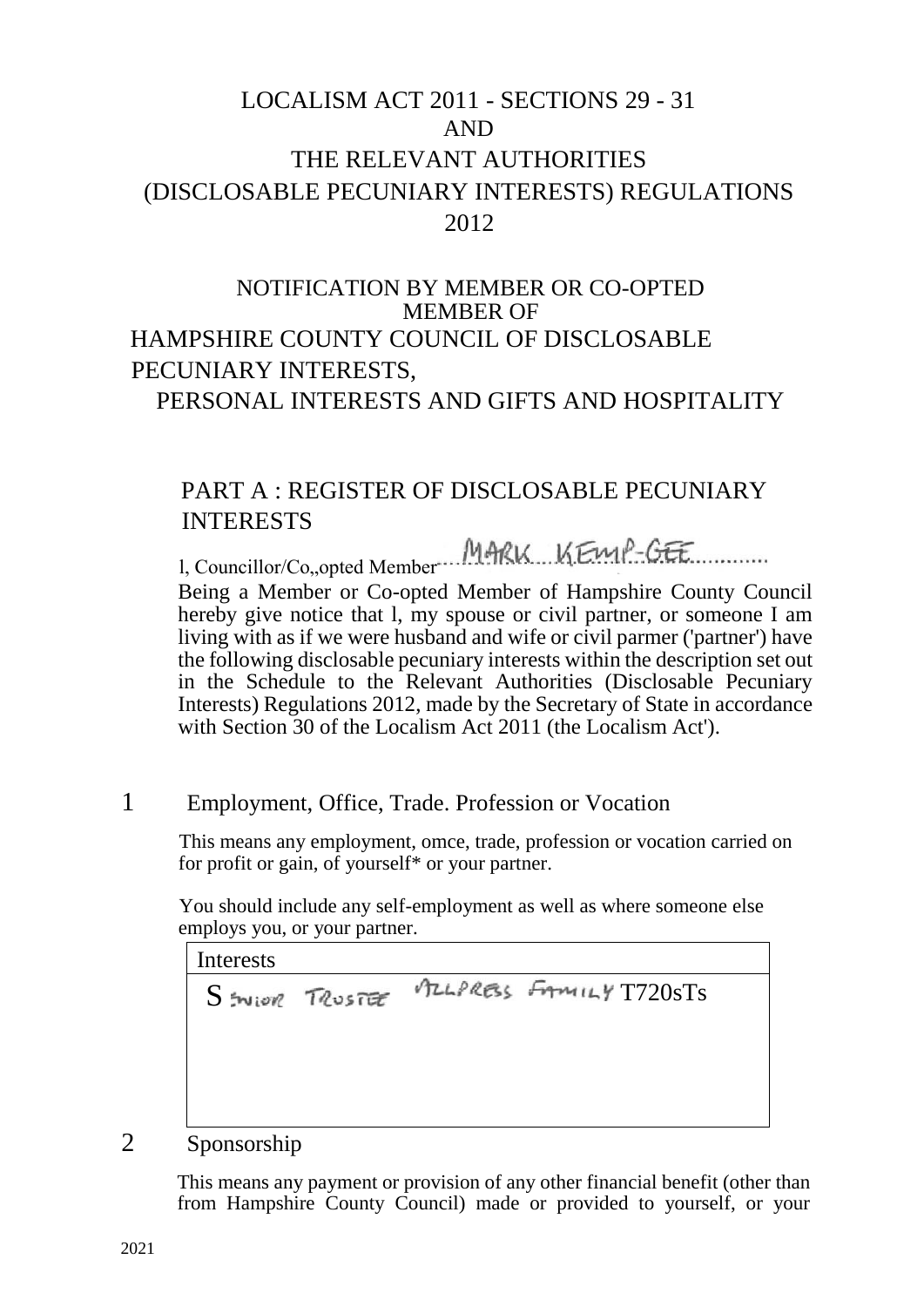partner, within the period of 12 months ending on the date of this notification, in respect of any expenses incurred by yourself in carrying out your duties as a Member. or towards yourelection expenses.

This also includes any payment or financial benefit from a trade union within the meaning of the Trade Union and Labour Relations (Consolidation) Act 1992, Section 52.

Interests EAST HAMPSITEE CONSERVATIVE MSSOCIATION PART OF MY ELECTION EXPENSES  $PAD$ THE MUY 2021 COUNTY COUNCIL FOR aECTIONS

### 3 Contracts

This means any contract made between yourself, or your partner, (or a body in which you, or your partner, have a beneficial interest), and Hampshire County Council -

- (a) under which goods or services are to be provided or works are to be executed; AND
- (b) which has not been fully discharged;



#### 4 Land

This means any beneficial interest in land within the area of Hampshire County Council of yourself, or your partner.

This includes land which you, or your partner, own, lease, have the benefit of an option over, or have other rights in or over such as an easement or other burden or interest which carries the right to occupy land or receive income, or upon which you have a mortgage. In consequence this would therefore include your home or any other property you or your partner own or otherwise have an interest, freehold or leasehold, including a property occupied as your home under a short hold tenancy.

Interests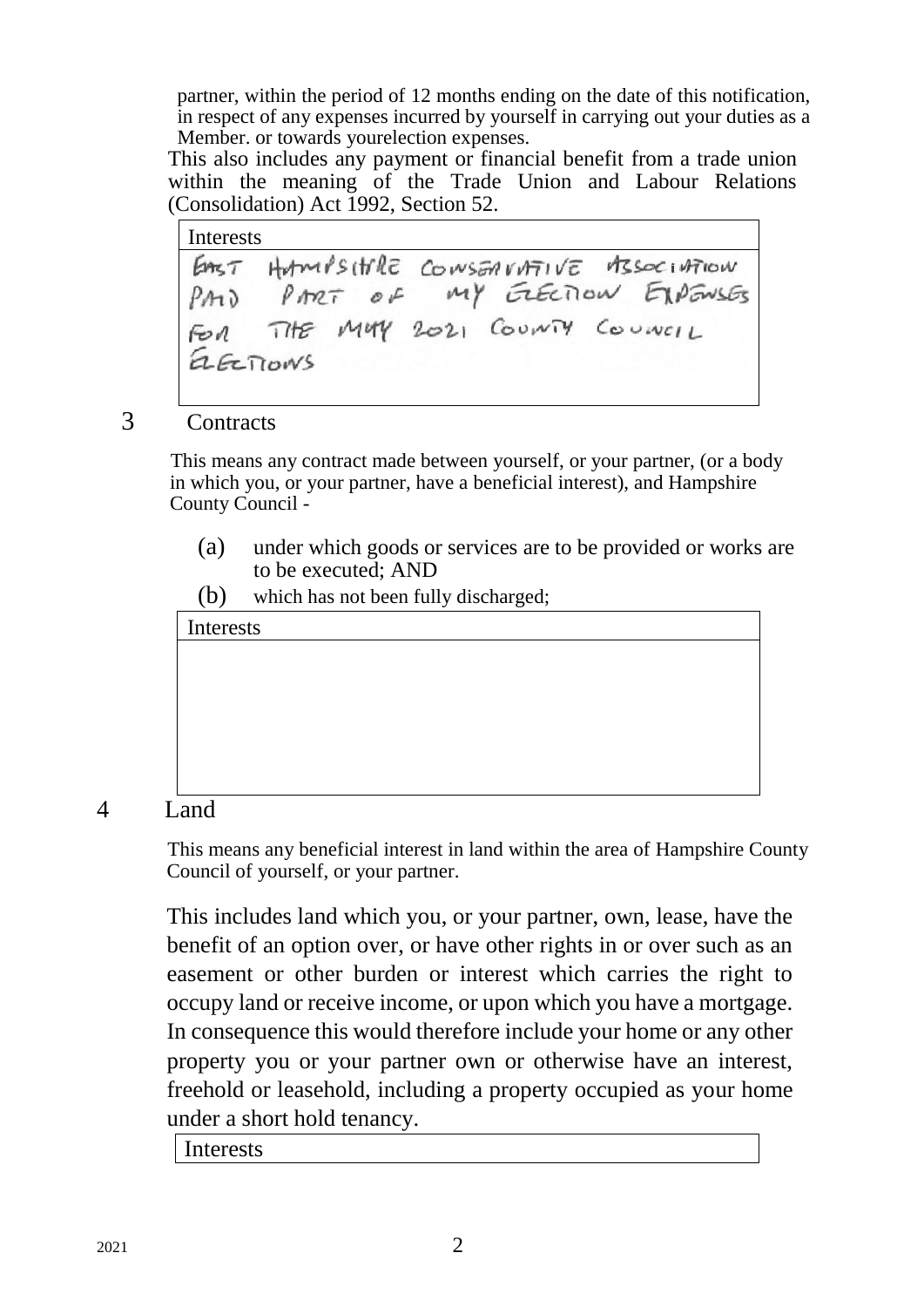qzu

5 Licences

This means any licence (alone or jointly with others) to occupy land in the administrative area of Hampshire County Council held by yourselfi or your partner, for a month or longer.

Interests 5 Acre PASDOCK (BROW FIGO) FOR<br>C120121Ware PURPOSES ADJACENT TO OUR<br>HOUSE, REMED (LICENCED ON A 364 DAY P.A. TENANCY.

### 6 Corporate Tenancies

This means any tenancy where (to your knowledge) —

- (a) the landlord is Hampshire County Council; AND
- (b) the tenant is a body in which you, or your partner, have a beneficial interest;

# Interests

## 7 Securities

This means any beneficial interest in securities of a body where —

(a) that body (to your knowledge) has a place of business or land in the administrative area of Hampshire County Council;

## AND

(b) either -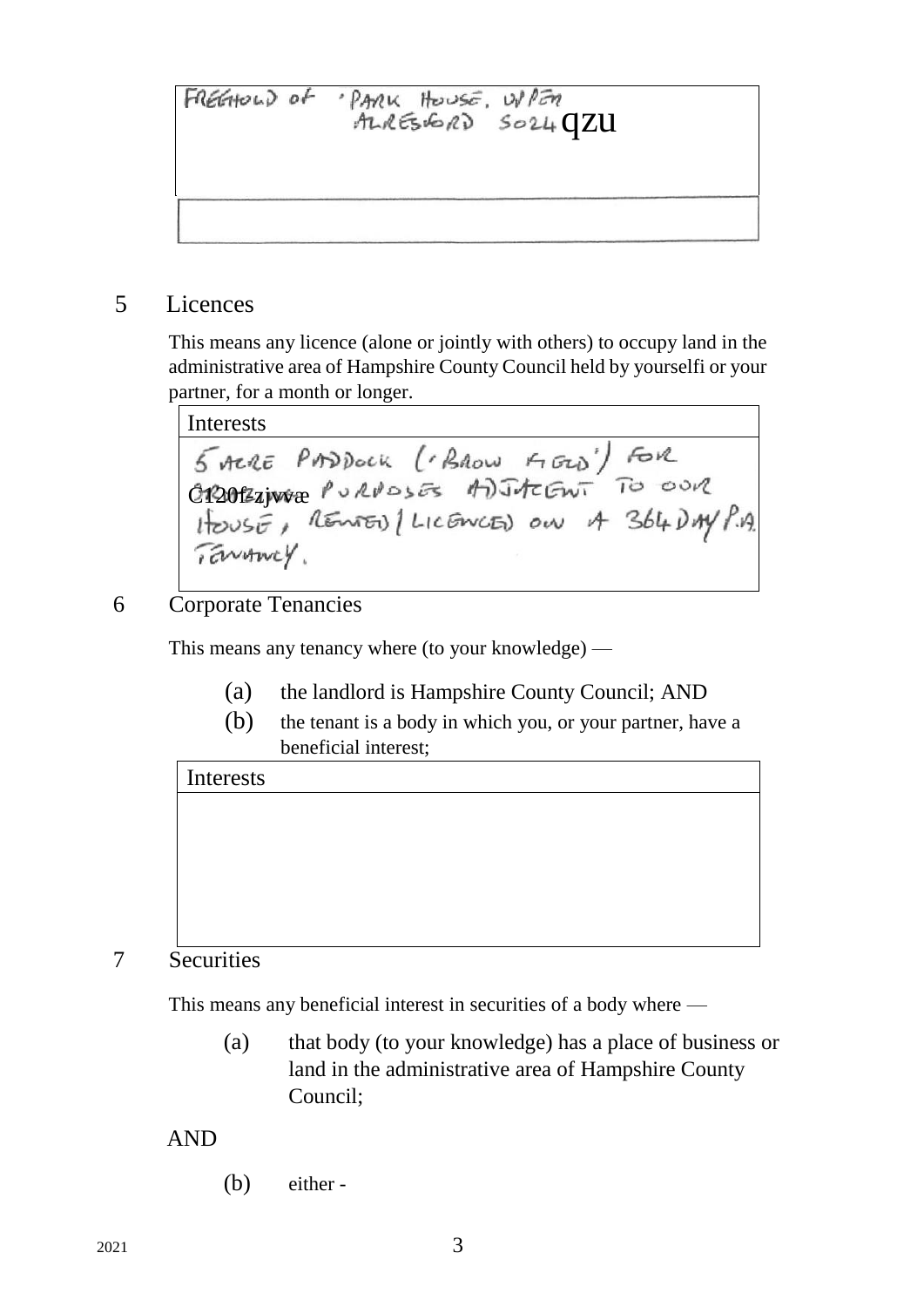- (i) the total nominal value of the securities exceeds 25,000 or one hundredth of the total issued shared capital of that body; OR
- $(ii)$  if the share capital of that body is more than one class, the total nominal value of the shares of any one class in which you, or your partner, have a beneficial interest exceeds one hundredth of the total issued share capital of thet class.

Securities means shares, debentures, debenture stock, loan stock, bonds, units of a collective investment scheme within the meaning of the Financial Services and Markets Act 2000, Section 8, and other securiües of any description, other than money deposited with a building society.

| Interests |  |  |  |  |
|-----------|--|--|--|--|
|           |  |  |  |  |
|           |  |  |  |  |
|           |  |  |  |  |
|           |  |  |  |  |
|           |  |  |  |  |

N.B. A body in which you, your spouse/civil partner (or person with whom you are living as such) have a beneficial interest means a firm in which you, your spouse/civil partner (or person with whom you are living as such) is a partner, or a body corporate of which you, your spouse/civil partner (or person with whom you are living as such) is a director, or In the securities of which you, your spouse/civil partner (or person with whom you are living as such) has a beneficial interest.

I understand that failure (without reasonable excuse);

- (a) to register any disclosable pecuniary interest required to be registered under Section 30(1), 31(2), 31(3), or 31(7) of the Localism Act; or
- (b) to participate in any discussion or vote in any matter considered at a meeting where I have a disclosable pecuniary interest in the matter in oontrevention of Section 31(4) of the Localism Act;
- (c) when acting as a single Executive Member take any steps Other than for the purpose of enabling the matter to be dealt with by myself, in contravention of Section 31 (8) of the Localism Act; or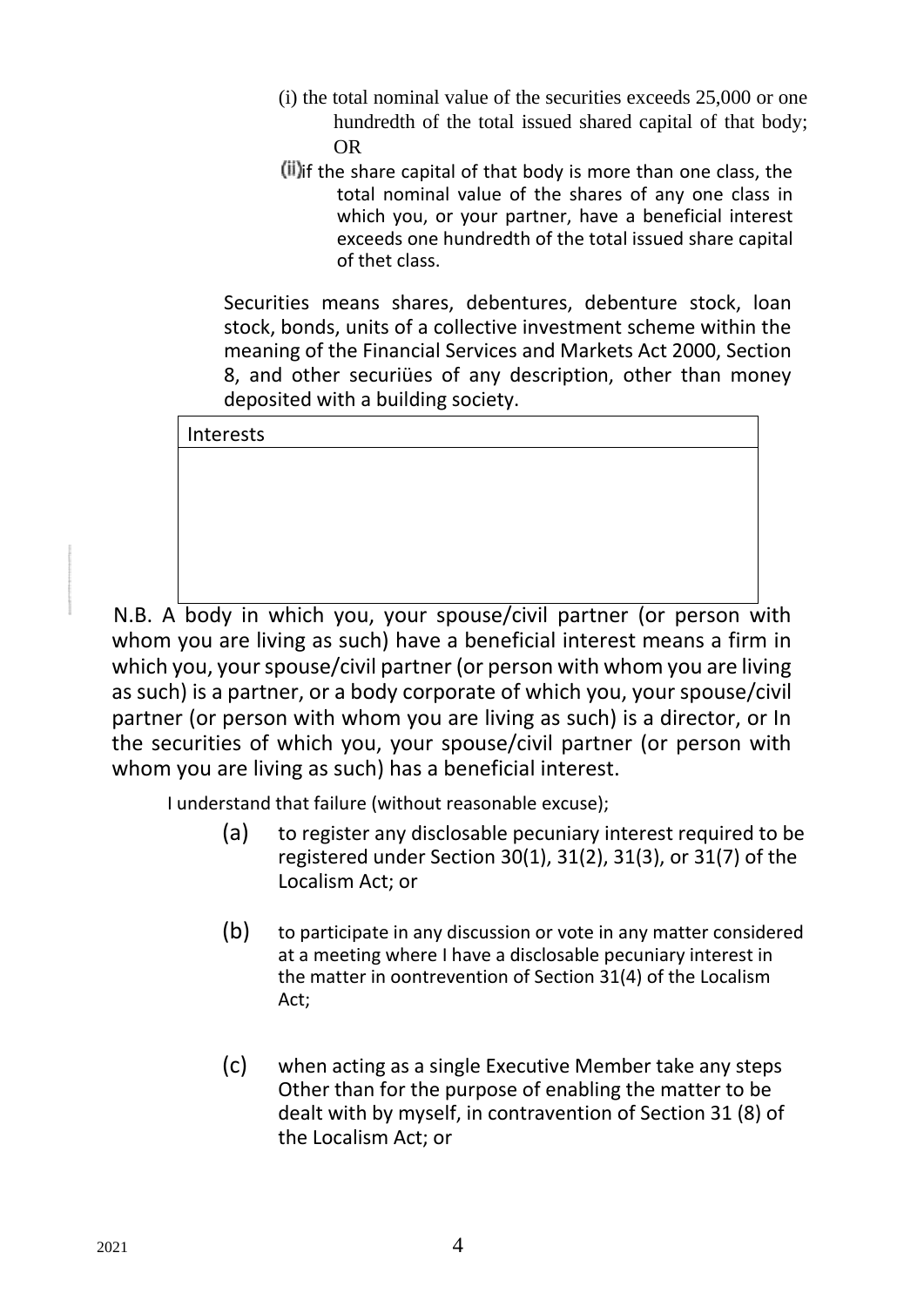(d) knowingly or recklessly provide information under Section 30(1), 31 (2), 31 or 31 (7) of the Localism Act which is false or misleading;

is a criminal offence under Section 34 of the Localism Act, punishable by a fine not exceeding level 5 on the standard scale.

(currently E5,OOO), and disqualification as a Member or Co-opted Member of Hampshire County Council or any other relevant authority for a period not exceeding five years.

## PART B : REGISTER OF PERSONAL INTERESTS

To enable Members to register interests which are not Disclosable Pecuniary Interests and to promote openness, Members may, should they consider it appropriate, enter any Personal Interests in this Section.

I hereby give notice that I consider it appropriate for the following personal interests to be entered on my Register of Member's Interests pursuant to Part 5 of Hampshire County Council's Code of Conduct for Members.

### Specific Personal Interests

| Membership of, or occupation of, a position of general control or management<br>in an.                                                                                                |                                                                                                                                                            |  |  |  |  |
|---------------------------------------------------------------------------------------------------------------------------------------------------------------------------------------|------------------------------------------------------------------------------------------------------------------------------------------------------------|--|--|--|--|
| a) Bodies to which you have<br>been appointed or nominated<br>by the County Council.<br>Example: Any outside organisation<br>that you have been appointed to by<br>the County Council | WIELD EDUCATIONAL TRUST.<br>FARRINGDON PLAYEROUND TRUST<br>AMERY HILL EDOCATIONAL<br>FOUNDATION.<br>OBSERVER TO GILBERTI WITHITE<br>COMES MUSEUM SELBORNE. |  |  |  |  |
| b) Public authorities or bodies<br>exercising function of a public<br>nature.                                                                                                         | CHARMONN ACCESS LGPS<br>POOL.                                                                                                                              |  |  |  |  |
| Example: Other Local Authorities,<br><b>Parish Council Health Trust</b>                                                                                                               |                                                                                                                                                            |  |  |  |  |
| c) Bodies directed to charitable<br>purposes.                                                                                                                                         | SEE(A)                                                                                                                                                     |  |  |  |  |
| Exam: An Charitable Trusts                                                                                                                                                            |                                                                                                                                                            |  |  |  |  |
| d) Bodies one of whose principal                                                                                                                                                      | CP <sub>2</sub> é                                                                                                                                          |  |  |  |  |
| purposes include the influence of<br>public opinion or policy.                                                                                                                        | <b>COE</b>                                                                                                                                                 |  |  |  |  |
| Example: Single Interest<br>Action<br>Groups, National Trust, Friends of the<br>Earth                                                                                                 | Hommositivité Howi<br>Hormositivité BoordEws TRUST<br>COUNTRYSCOE MILIANEE                                                                                 |  |  |  |  |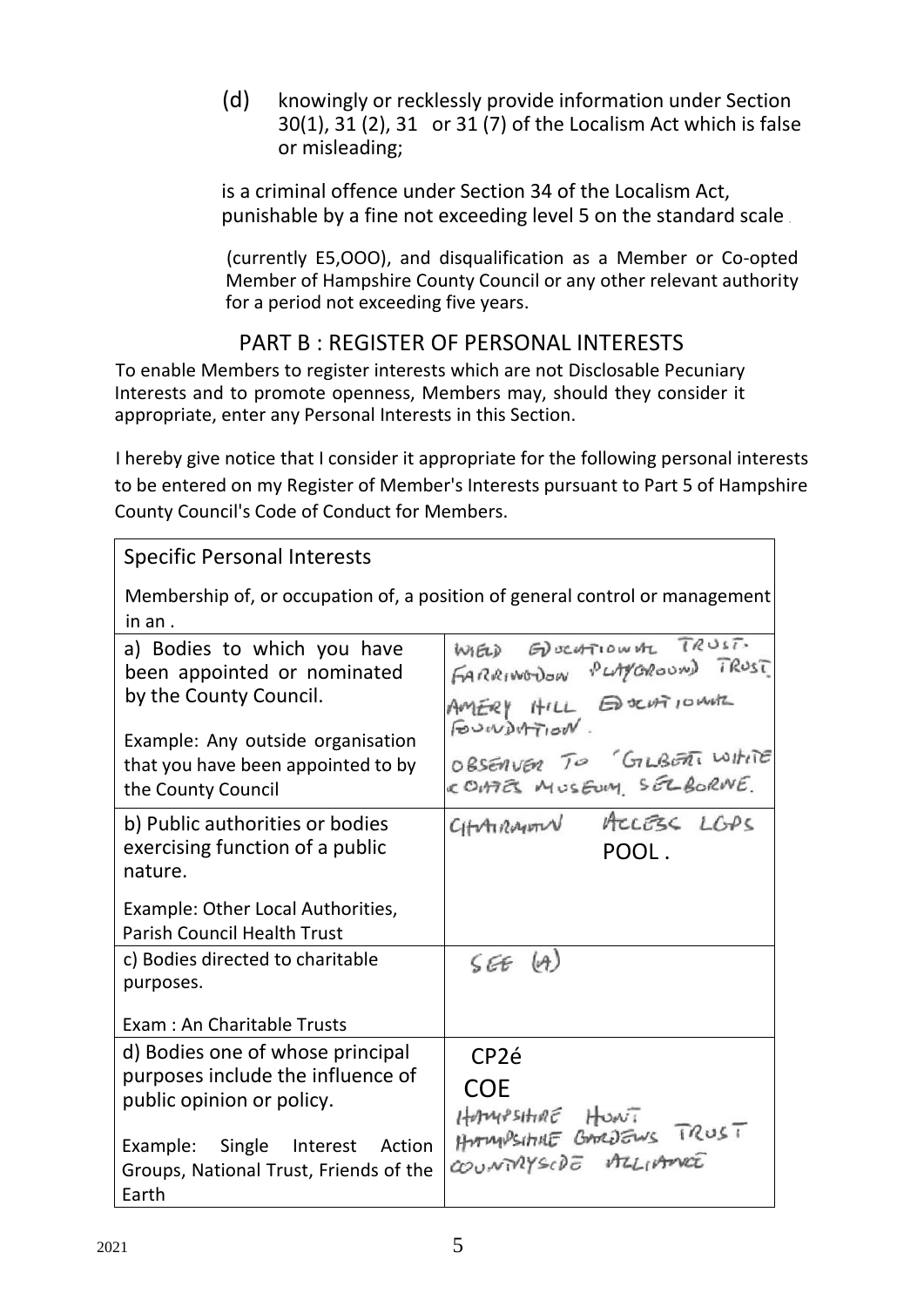| f) Political Parties | CONSENVATIVE PARTY |
|----------------------|--------------------|
| e) Trade Unions      |                    |

General Personal Interests — Interests which may reasonably be regarded as affecting the well being or financial position of yourself. a member of your family or person with whom you have a close association more than other Council Tax a ers, rate ers or inhabitants of the Cou Council's area.

## PART C: REGISTER OF GIFTS AND HOSPITALITY

I hereby give notice pursuant to Part 4 of the Members' Code that I have received / accepted the following Gifts / Hospitality.

|               |  |  | Date of receipt of Name and address | Nature of gift and or |
|---------------|--|--|-------------------------------------|-----------------------|
| ift/hos itali |  |  | of donor                            | ho itar               |